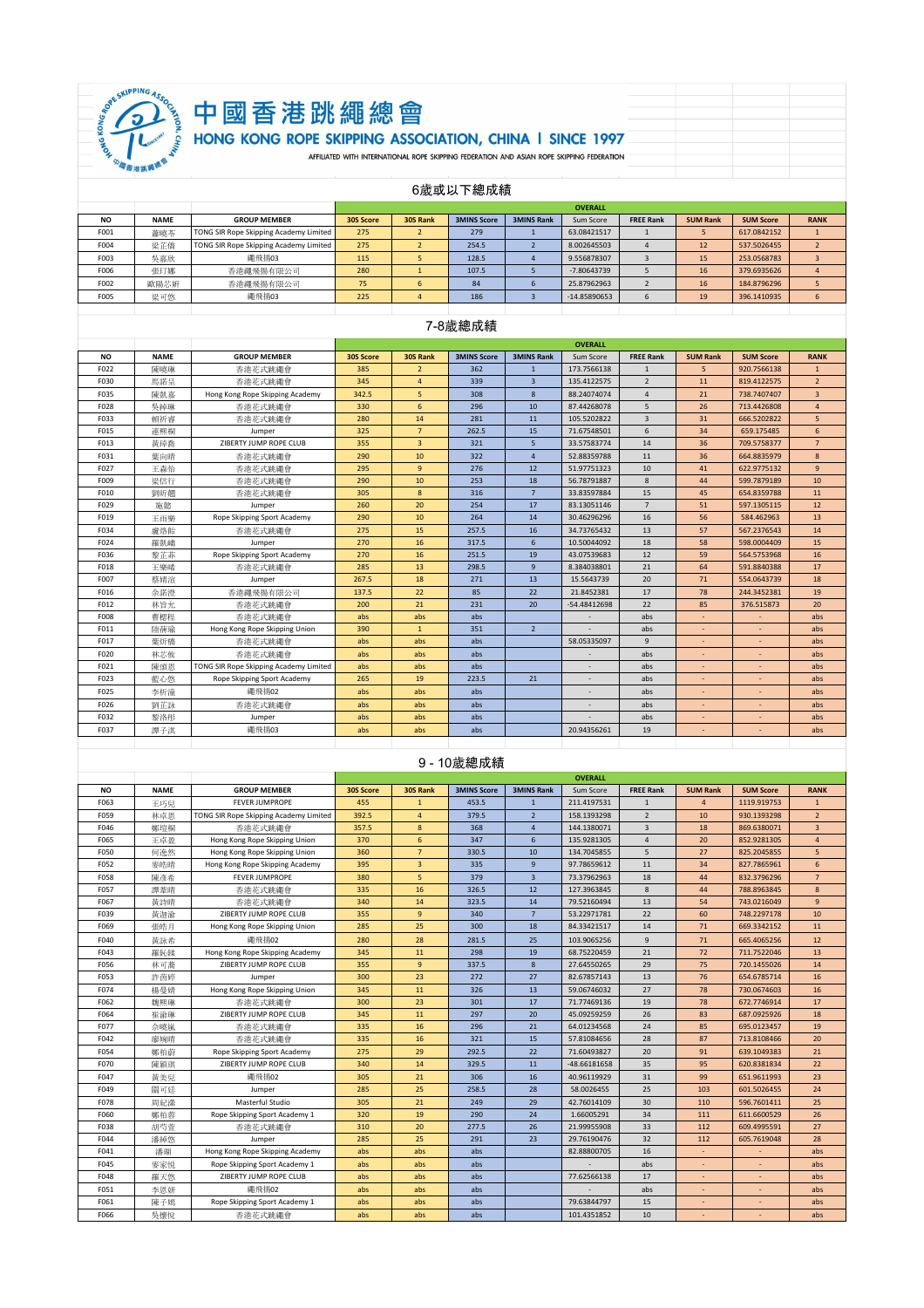| F068         | 王玥霖         | Hong Kong Rope Skipping Academy                           | abs        | abs                   | abs                |                                     | 133.7411817                 | 6                         |                          |                            | abs                 |
|--------------|-------------|-----------------------------------------------------------|------------|-----------------------|--------------------|-------------------------------------|-----------------------------|---------------------------|--------------------------|----------------------------|---------------------|
| F071         | 梁思晴         | Jumper                                                    | abs        | abs                   | abs                |                                     |                             | abs                       |                          |                            | abs                 |
| F072         | 陳詩諾         | Hong Kong Rope Skipping Academy                           | abs        | abs                   | abs                |                                     | 130.8156966                 | $\overline{7}$            | ٠                        | ٠                          | abs                 |
| F073         | 衞珏澄         | Hong Kong Rope Skipping Academy<br>ZIBERTY JUMP ROPE CLUB | abs        | abs                   | abs                |                                     | 52.42283951                 | abs<br>23                 | $\omega$                 |                            | abs                 |
| F075<br>F076 | 繆悅柔<br>張家晴  | 香港花式跳繩會                                                   | abs<br>405 | abs<br>$\overline{2}$ | abs<br>367.5       | $\sqrt{5}$                          | $\sim$                      | abs                       | ٠                        |                            | abs<br>abs          |
|              |             |                                                           |            |                       |                    |                                     |                             |                           |                          |                            |                     |
|              |             |                                                           |            |                       |                    |                                     |                             |                           |                          |                            |                     |
|              |             |                                                           |            |                       | 11 - 12歳總成績        |                                     |                             |                           |                          |                            |                     |
| <b>NO</b>    | <b>NAME</b> | <b>GROUP MEMBER</b>                                       | 30S Score  | 30S Rank              | <b>3MINS Score</b> | <b>3MINS Rank</b>                   | <b>OVERALL</b><br>Sum Score | <b>FREE Rank</b>          | <b>SUM Rank</b>          | <b>SUM Score</b>           | <b>RANK</b>         |
| F098         | 施穎          | Hong Kong Rope Skipping Union                             | 425        | 3                     | 407                | 3                                   | 271.457231                  | $\overline{1}$            | 8                        | 1103.457231                | $\mathbf 1$         |
| F129         | 羅倚晴         | 香港花式跳繩會                                                   | 390        | 10                    | 357                | 11                                  | 203.1547619                 | $\overline{2}$            | 25                       | 950.1547619                | $\overline{2}$      |
| F126         | 關泳嵐         | 香港花式跳繩會                                                   | 395        | $\overline{7}$        | 387                | $\overline{4}$                      | 161.7504409                 | $\overline{7}$            | 25                       | 943.7504409                | $\overline{3}$      |
| F132         | 鄺銥圻         | Hong Kong Rope Skipping Academy                           | 420        | ${\sf 5}$             | 362                | $\overline{9}$                      | 155.760582                  | 8                         | 30                       | 937.760582                 | $\overline{4}$      |
| F130         | 彭子僑         | Jumper                                                    | 415        | 6                     | 343.5              | 14                                  | 175.4453263                 | 5                         | 30                       | 933.9453263                | 5                   |
| F107         | 林芳羽         | Hong Kong Rope Skipping Academy                           | 425        | 3                     | 374                | $\overline{7}$                      | 148.7632275                 | 12                        | 34                       | 947.7632275                | 6                   |
| F134<br>F099 | 吳曉桐         | Hong Kong Rope Skipping Academy                           | 395<br>370 | $\overline{7}$<br>16  | 384.5<br>363       | $\overline{\phantom{a}}$<br>$\bf 8$ | 151.5828924<br>181.7636684  | 11<br>$\,$ 6 $\,$         | 34<br>36                 | 931.0828924<br>914.7636684 | $\overline{7}$<br>8 |
| F091         | 葉翠兒<br>黃嘉慧  | 香港花式跳繩會<br>Masterful Studio                               | 440        | $\mathbf 1$           | 422                | $\overline{2}$                      | 147.5551146                 | 18                        | 39                       | 1009.555115                | $\overline{9}$      |
| F144         | 楊梓晴         | 香港花式跳繩會                                                   | 395        | $\overline{7}$        | 348                | 13                                  | 158.9969136                 | 10                        | 40                       | 901.9969136                | 10                  |
| F146         | 莫苗欣         | Hong Kong Rope Skipping Academy                           | 385        | 11                    | 293.5              | 37                                  | 185.7561728                 | $\sqrt{4}$                | 56                       | 864.2561728                | 11                  |
| F124         | 柯芷曦         | Hong Kong Rope Skipping Union                             | 380        | 13                    | 358                | 10                                  | 140.8619929                 | 17                        | 57                       | 878.8619929                | 12                  |
| F090         | 窜穎晞         | Rope Skipping Sport Academy 1                             | 350        | 21                    | 375                | $\boldsymbol{6}$                    | 146.0141093                 | 15                        | 57                       | 871.0141093                | 13                  |
| F139         | 陳泳兒         | 香港花式跳繩會                                                   | 340        | 24                    | 304.5              | 31                                  | 190.3659612                 | $\ensuremath{\mathsf{3}}$ | 61                       | 834.8659612                | 14                  |
| F092         | 李雨錡         | Hong Kong Rope Skipping Union                             | 435        | $\overline{2}$        | 429                | $\mathbf{1}$                        | 97.97178131                 | 30                        | 63                       | 961.9717813                | 15                  |
| F093         | 蕭叡          | 香港花式跳繩會                                                   | 370        | 16                    | 333                | 16                                  | 141.1618166                 | 16                        | 64                       | 844.1618166                | 16                  |
| F088<br>F121 | 吳善渝<br>趙晴欣  | 香港花式跳繩會<br>Hong Kong Rope Skipping Union                  | 365<br>310 | 18<br>39              | 316<br>331         | 23<br>17                            | 148.1856261<br>151.8628748  | 13<br>$\overline{9}$      | 67<br>74                 | 829.1856261<br>792.8628748 | 17<br>18            |
| F081         | 杜昕桐         | Hong Kong Rope Skipping Union                             | 385        | 11                    | 317                | 21                                  | 109.2438272                 | 25                        | 82                       | 811.2438272                | 19                  |
| F137         | 劉采翹         | 香港花式跳繩會                                                   | 340        | 24                    | 319                | 19                                  | 125.7627866                 | 21                        | 85                       | 784.7627866                | 20                  |
| F128         | 張焯喬         | 香港花式跳繩會                                                   | 345        | 22                    | 310                | 24                                  | 123.9417989                 | 22                        | 90                       | 778.9417989                | 21                  |
| F119         | 鄭思睿         | 香港花式跳繩會                                                   | 365        | 18                    | 317                | 21                                  | 101.8650794                 | 27                        | 93                       | 783.8650794                | 22                  |
| F113         | 王穎秦         | 香港花式跳繩會                                                   | 330        | 28                    | 291                | 39                                  | 137.9365079                 | 14                        | 95                       | 758.9365079                | 23                  |
| F131         | 胡卓鑾         | Hong Kong Rope Skipping Academy                           | 375        | 14                    | 355                | 12                                  | 86.62918871                 | 38                        | 102                      | 816.6291887                | 24                  |
| F112         | 廖可妍         | ZIBERTY JUMP ROPE CLUB                                    | 360        | 20                    | 334                | 15                                  | 67.05246914                 | 42                        | 119                      | 761.0524691                | 25                  |
| F125<br>F115 | 羅詩霖         | 縄飛揚03                                                     | 290        | 50<br>22              | 297.5<br>308       | 36<br>26                            | 134.6560847<br>74.75970018  | 19<br>41                  | 124                      | 722.1560847<br>727.7597002 | 26<br>27            |
| F117         | 駱卓勵<br>林懿   | 香港花式跳繩會<br>Rope Skipping Sport Academy 1                  | 345<br>275 | 54                    | 319                | 19                                  | 97.8968254                  | 29                        | 130<br>131               | 691.8968254                | 28                  |
| F082         | 梁芷晴         | 香港花式跳繩會                                                   | 325        | 31                    | 307                | 27                                  | 84.08289242                 | 37                        | 132                      | 716.0828924                | 29                  |
| F136         | 賴祈頌         | 香港花式跳繩會                                                   | 325        | 31                    | 310                | 24                                  | 84.57671958                 | 39                        | 133                      | 719.5767196                | 30                  |
| F079         | 黎綽文         | 香港花式跳繩會                                                   | 277.5      | 53                    | 304                | 33                                  | 115.2667549                 | 24                        | 134                      | 696.7667549                | 31                  |
| F109         | 劉栩華         | 縄飛揚02                                                     | 315        | 35                    | 306                | 28                                  | 87.5154321                  | 36                        | 135                      | 708.5154321                | 32                  |
| F116         | 鄧凱澄         | 香港花式跳繩會                                                   | 292.5      | 49                    | 256                | 47                                  | 128.9616402                 | 20                        | 136                      | 677.4616402                | 33                  |
| F080         | 黃善樺         | Hong Kong Rope Skipping Academy                           | 307.5      | 41                    | 305.5              | 30                                  | 92.86155203                 | 33                        | 137                      | 705.861552                 | 34                  |
| F133<br>F108 | 陳詩韻         | 香港繩飛揚有限公司                                                 | 300<br>305 | 44<br>42              | 271.5<br>251.5     | 42                                  | 112.9056437<br>120.0088183  | 26<br>23                  | 138<br>138               | 684.4056437<br>676.5088183 | 35                  |
| F138         | 胡筠琳<br>張焯嵐  | 香港花式跳繩會<br>香港花式跳繩會                                        | 300        | 44                    | 290                | 50<br>40                            | 101.7239859                 | 28                        | 140                      | 691.7239859                | 36<br>37            |
| F141         | 楊澤筠         | Hong Kong Rope Skipping Academy                           | 330        | 28                    | 252                | 49                                  | 91.55643739                 | 34                        | 145                      | 673.5564374                | 38                  |
| F122         | 龍康平         | 香港花式跳繩會                                                   | 375        | 14                    | 306                | 28                                  | 6.779100529                 | 54                        | 150                      | 687.7791005                | 39                  |
| F084         | 梁安喬         | 香港花式跳繩會                                                   | 320        | 34                    | 238.5              | 52                                  | 93.67063492                 | 32                        | 150                      | 652.1706349                | 40                  |
| F089         | 陳凱琳         | Hong Kong Rope Skipping Academy                           | 295        | 48                    | 275                | 41                                  | 95.47398589                 | 31                        | 151                      | 665.4739859                | 41                  |
| F096         | 潘可兒         | Jumper                                                    | 310        | 39                    | 265                | 44                                  | 74.71119929                 | 40                        | 163                      | 649.7111993                | 42                  |
| F097         | 孔若谷         | 香港花式跳繩會                                                   | 315        | 35                    | 292                | 38                                  | 58.51410935                 | 47                        | 167                      | 665.5141093                | 43                  |
| F111<br>F101 | 胡芍蕎         | 香港花式跳繩會                                                   | 290<br>290 | 50<br>50              | 304.5<br>261       | 31<br>46                            | 68.42592593<br>90.52028219  | 43<br>36                  | 167<br>168               | 662.9259259<br>641.5202822 | 44<br>45            |
| F110         | 李芊瀾<br>蔡諾禧  | 香港花式跳繩會<br>香港花式跳繩會                                        | 315        | 35                    | 301                | 34                                  | 53.60890653                 | 50                        | 169                      | 669.6089065                | 46                  |
| F087         | 陳嘉嵐         | 香港花式跳繩會                                                   | 340        | 24                    | 252.5              | 48                                  | 56.60273369                 | 49                        | 170                      | 649.1027337                | 47                  |
| F123         | 嚴寀僑         | Jumper                                                    | 332.5      | 27                    | 270.5              | 43                                  | 5.709876543                 | 53                        | 176                      | 608.7098765                | 48                  |
| F143         | 黃依穎         | Hong Kong Rope Skipping Academy                           | 305        | 42                    | 244                | 51                                  | 60.34171076                 | 46                        | 185                      | 609.3417108                | 49                  |
| F085         | 陳緻霖         | 縄飛揚03                                                     | 315        | 35                    | 189                | 55                                  | 9.096119929                 | 52                        | 194                      | 513.0961199                | 50                  |
| F120         | 董卓華         | Jumper                                                    | 220        | 56                    | 166.5              | 57                                  | 60.58421517                 | 44                        | 201                      | 447.0842152                | 51                  |
| F102         | 嚴詠瑤         | 繩飛揚02                                                     | 165        | 57                    | 181                | 56                                  | 65.72751323                 | 45                        | 203                      | 411.7275132                | 52                  |
| F083         | 葉子盈         | <b>FEVER JUMPROPE</b>                                     | abs        | abs                   | abs                |                                     | 36.84082892                 | 51                        |                          |                            | abs                 |
| F086         | 黄斯詩         | Rope Skipping Sport Academy 1                             | 330        | 28                    | 298                | 35                                  | $\sim$                      | abs                       | ä,                       | $\sim$                     | abs                 |
| F094<br>F095 | 何婉晴         | 循理會美林小學                                                   | 325<br>abs | 31<br>abs             | 224.5<br>abs       | 54                                  | ÷.                          | abs<br>abs                | ٠                        | ٠                          | abs<br>abs          |
| F100         | 謝恩<br>林樂瑤   | 香港花式跳繩會<br>循理會美林小學                                        | abs        | abs                   | abs                |                                     | $\overline{\phantom{a}}$    | abs                       | $\overline{\phantom{a}}$ | $\sim$                     | abs                 |
| F103         | 林嘉慧         | 繩飛揚02                                                     | abs        | abs                   | abs                |                                     | $\overline{\phantom{a}}$    | abs                       | $\sim$                   | $\overline{\phantom{a}}$   | abs                 |
| F104         | 陳梓澄         | 繩飛揚02                                                     | abs        | abs                   | abs                |                                     | $\sim$                      | abs                       |                          | ٠                          | abs                 |
| F105         | 葉穎恩         | 香港花式跳繩會                                                   | abs        | abs                   | abs                |                                     |                             | abs                       |                          |                            | abs                 |
| F114         | 劉穎心         | 香港繩飛揚有限公司                                                 | abs        | abs                   | abs                |                                     | $\overline{\phantom{a}}$    | abs                       | ÷.                       | $\omega$                   | abs                 |
| F118         | 林靜詩         | 香港花式跳繩會                                                   | abs        | abs                   | abs                |                                     | $\overline{\phantom{a}}$    | abs                       | $\overline{\phantom{a}}$ | $\overline{\phantom{a}}$   | abs                 |
| F127         | 何芍嵐         | 循理會美林小學                                                   | 255        | 55                    | 262                | 45                                  |                             | abs                       |                          |                            | abs                 |
| F135         | 楊凱珊         | 繩飛揚02                                                     | abs        | abs                   | abs                |                                     | ÷.                          | abs                       | ÷                        | $\sim$                     | abs                 |
| F140         | 呂頌雯         | 香港繩飛揚有限公司                                                 | abs        | abs                   | abs                |                                     | 45.09700176                 | 48                        | $\overline{\phantom{a}}$ | $\overline{\phantom{a}}$   | abs                 |
| F142         | 陸盼伊         | 循理會美林小學                                                   | 300        | 44                    | 322.5              | 18                                  | $\overline{\phantom{a}}$    | abs                       | $\overline{\phantom{a}}$ | $\overline{\phantom{a}}$   | abs                 |
| F145         | 蔡敏妮         | 縄飛揚02                                                     | 297.5      | 47                    | 238                | 53                                  |                             | abs                       |                          |                            | abs                 |
|              |             |                                                           |            |                       |                    |                                     |                             |                           |                          |                            |                     |
|              |             |                                                           |            |                       | 13 - 14歲總成績        |                                     |                             |                           |                          |                            |                     |

|           |             |                               |           |          |                    |                   | <b>OVERALL</b> |                  |                 |                  |                 |
|-----------|-------------|-------------------------------|-----------|----------|--------------------|-------------------|----------------|------------------|-----------------|------------------|-----------------|
| <b>NO</b> | <b>NAME</b> | <b>GROUP MEMBER</b>           | 30S Score | 30S Rank | <b>3MINS Score</b> | <b>3MINS Rank</b> | Sum Score      | <b>FREE Rank</b> | <b>SUM Rank</b> | <b>SUM Score</b> | <b>RANK</b>     |
| F158      | 梁恩潘         | Hong Kong Rope Skipping Union | 442.5     |          | 459                |                   | 253.2495591    |                  |                 | 1154.749559      |                 |
| F152      | 陳映而         | Rope Skipping Sport Academy   | 430       |          | 409                |                   | 229.9514991    |                  |                 | 1068.951499      |                 |
| F161      | 章樂妍         | Hong Kong Rope Skipping Union | 405       |          | 386                |                   | 225.6415344    |                  | 15              | 1016.641534      |                 |
| F153      | 蔡偲慧         | 香港花式跳繩學社                      | 350       | 11       | 385                |                   | 182.7601411    |                  | 25              | 917.7601411      |                 |
| F164      | 杜朗延         | Hong Kong Rope Skipping Union | 415       |          | 403                |                   | 113.7455908    | 11               | 28              | 931.7455908      |                 |
| F163      | 謝鈞渝         | 香港花式跳繩會                       | 365       | 8        | 362.5              |                   | 118.8029101    |                  | 34              | 846.3029101      | $6\overline{6}$ |
| F167      | 工形          | 繩飛揚03                         | 370       |          | 320.5              | 11                | 122.0701058    |                  | 34              | 812.5701058      |                 |
| F165      | 單焯瑤         | 香港花式跳繩會                       | 350       |          | 319                | 12                | 145.6922399    |                  | 35              | 814.6922399      | 8               |